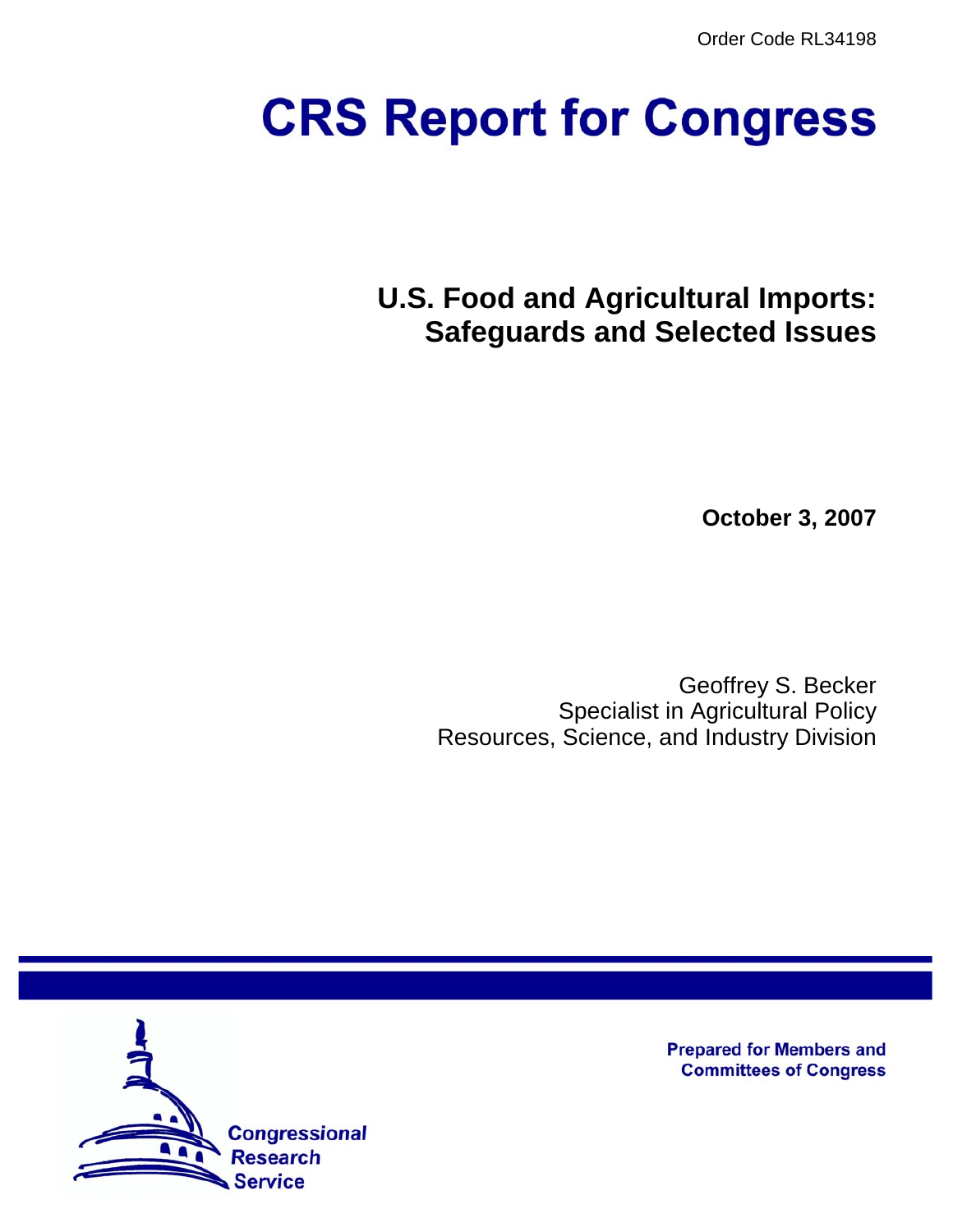# U.S. Food and Agricultural Imports: Safeguards and Selected Issues

## **Summary**

U.S. officials continue to assert that the U.S. food supply, including the portion provided through imports, is among the safest in the world. One challenge has been how to keep it safe in the face of rapidly rising imports, a result of globalization and consumer desire for a wider variety of nutritious and inexpensive foods year-round.

Two federal agencies — USDA's Food Safety and Inspection Service (FSIS) and the U.S. Department of Health and Human Services' Food and Drug Administration (FDA) — are responsible for the majority of the total funding and staffing of the government's food regulatory system. For imports, FSIS relies on a very different regulatory system than FDA, including a differing approach to addressing equivalence, as described in this report.

Do U.S. safeguards, generally created at a time when most Americans obtained their foods domestically, remain sufficient to protect public health? What, if any, changes should be made to enhance the safety of food imports? Critics argue that major reforms are necessary because the present programs are both poorly designed and inadequately funded to meet today's challenges. Those who oppose major changes assert that imported foods already are subject to the same safety standards as — and pose no greater hazards than — domestically produced foods. They also contend that smarter allocation of existing resources, and the food industry's own controls, can and should be capable of addressing any problems that arise.

Section 1009 in the Food Safety title (X) of the Food and Drug Administration Amendments Act of 2007 (H.R. 3580; P.L. 110-85), passed in September 2007, requires an annual report to Congress on the number and amount of FDA-regulated food products imported by country and type of food, the number of inspectors and inspections performed, and aggregated data on inspection findings, including violations and enforcement actions. Nearly a dozen other food safety bills pending as of October 2007 contain provisions addressing some aspect of food import safety. Several focus almost exclusively on the issue. Many of these bills (including H.R. 2997, S. 1776, H.R. 1148/S. 654, H.R. 2108/S. 1274, H.R. 3610, and H.R. 3624) propose that importing establishments, and/or the foreign countries in which they are located, first receive formal certification from U.S. authorities that their food safety systems demonstrably provide at least the same level of safety assurances as the U.S. system. Under some of these bills, certification could be denied or revoked if foreign safeguards are found to be insufficient, unsafe imports are discovered, or foodborne illnesses are linked to such products. A number of the bills also propose the collection of user fees from importers to cover the costs of inspecting foreign products at the borders.

Some bills seek to require more physical inspections and testing by FDA at the border or within other countries, to authorize more research into inspection and testing technologies, or to restrict imports to specific ports. H.R. 3100 is another measure with import safety provisions. (This report supersedes CRS Report RS22664.)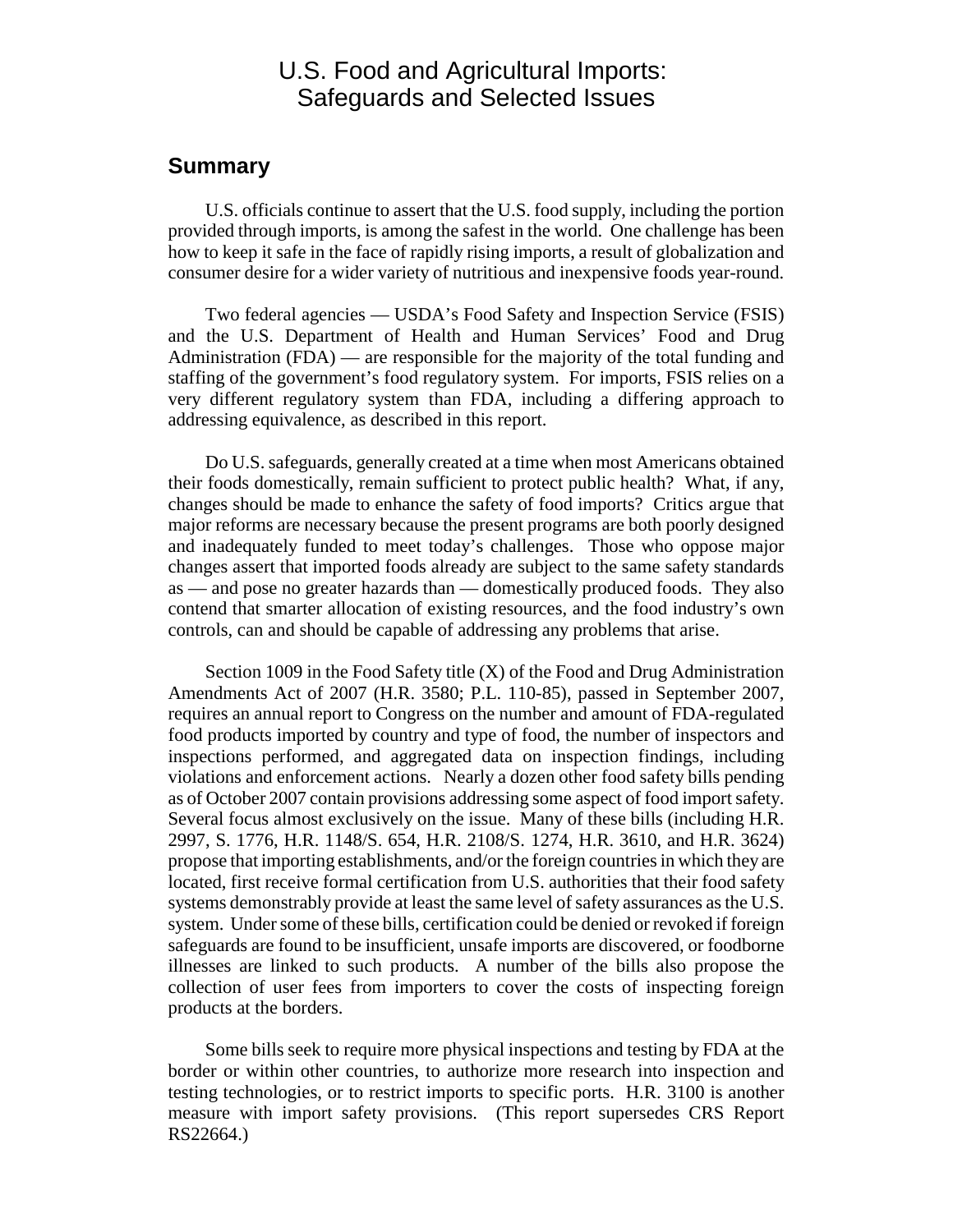# **Contents**

| Food and Drug Administration Amendments Act of 2007          |  |  |
|--------------------------------------------------------------|--|--|
|                                                              |  |  |
|                                                              |  |  |
|                                                              |  |  |
|                                                              |  |  |
| Human and Pet Food Safety Act of 2007 (H.R. 2108/S. 1274) 14 |  |  |
|                                                              |  |  |
|                                                              |  |  |
|                                                              |  |  |
|                                                              |  |  |

# **List of Tables**

| Table 1. Leading Suppliers of U.S. Agricultural and Seafood Imports, CY2006.2 |
|-------------------------------------------------------------------------------|
| Table 2. Number of Food Import Refusals by Country, May 2006-April 2007 9     |
| Table 3. Imported Meat and Poultry Products Presented for Inspection and      |
|                                                                               |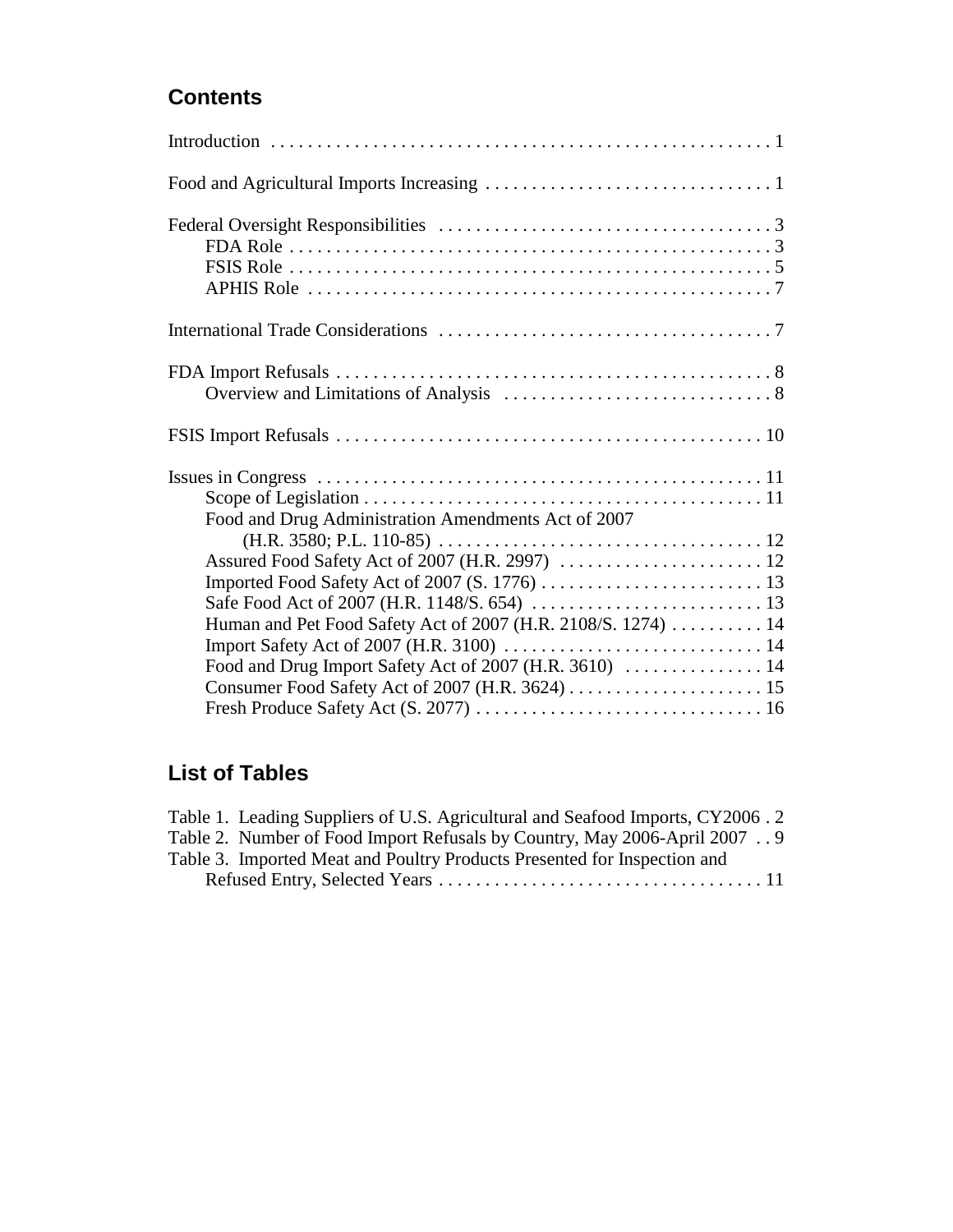# U.S. Food and Agricultural Imports: Safeguards and Selected Issues

# **Introduction1**

U.S. officials continue to assert that the U.S. food supply, including the portion provided through imports, is among the safest in the world. One challenge has been the rapid increase in imports, a result of globalization and consumer desire for a wider variety of nutritious and inexpensive foods year-round.<sup>2</sup> With this growth have come new concerns about whether current federal programs sufficiently ensure the safety of these imports. Import alerts in 2007 targeting both adulterated pet food ingredients and farmed seafood from China are among the incidents that have heightened interest in the issue in the  $110<sup>th</sup> Congress$ .

 Do U.S. safeguards, which generally were created at a time when most Americans obtained their foods domestically, remain sufficient to protect public health? What, if any, changes should be made to enhance the safety of food imports? Critics argue that major reforms are necessary because the present programs are both poorly designed and inadequately funded to meet today's challenges. Those who oppose major changes assert that imported foods already are subject to the same safety standards as — and pose no greater hazards than — domestically produced foods. They also contend that smarter allocation of existing resources, and the food industry's own controls, can and should be capable of addressing any problems that arise.

The issue has been explored at a number of congressional hearings in 2007, and several Members of Congress have introduced bills to change the current system.

# **Food and Agricultural Imports Increasing**

U.S. imports of agricultural and seafood products from all countries increased from 32.9 million metric tons (MMT) in calendar year 1996 to 46.7 MMT in 2006, or by 42%. The increase by value was 98%, from \$40.1 billion in 1996 to \$78.5 billion in 2006. Among the product categories that at least doubled in volume during

<sup>&</sup>lt;sup>1</sup> This report supersedes CRS Report RS22664 of the same title. Portions of the previous report were originally derived from information in out-of-print CRS Report 98-850, *The Safety of Imported Foods: The Federal Role and Issues Before Congress*.

<sup>&</sup>lt;sup>2</sup> David Acheson, Assistant Commissioner for Food Protection, U.S. Food and Drug Administration, testimony before the House Agriculture Committee, May 9, 2007.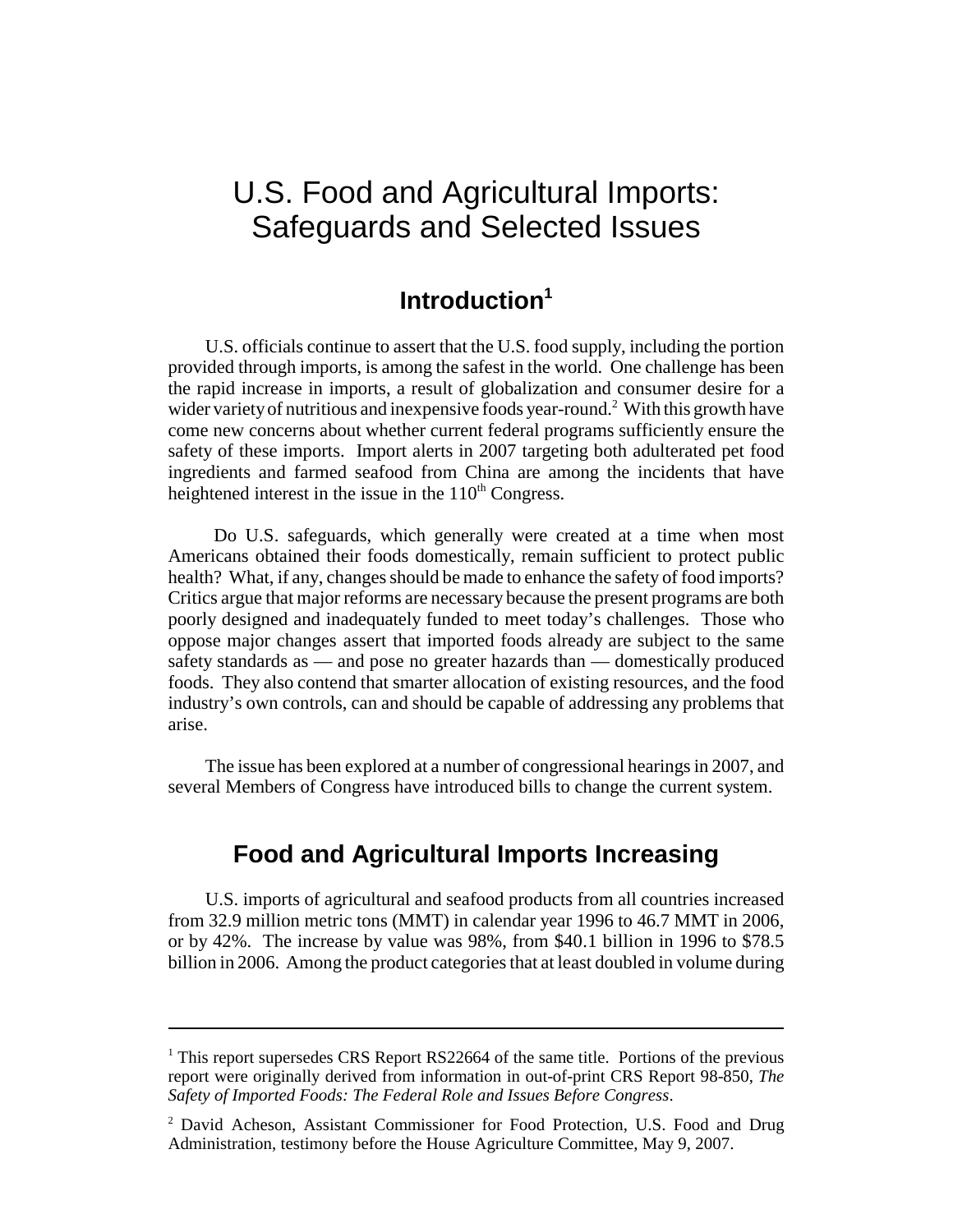the period were live animals, wine/beer, fruit/vegetable juices, wheat, coffee, snack foods, and various seafood products.3

Not all agricultural imports enter the human food supply; some products are used as ingredients in pet food and animal feed, in manufactured goods (e.g., rubber), and in the nursery plant trade. Nonetheless, many consumers are obtaining a growing portion of their diets from overseas. In 2005, nearly 15% of the overall volume of U.S. food consumption was imported, compared with 11%-12% in 1995. The proportions (volume) for some food product categories are much higher: in 2005 as much as 84% of all U.S. fish and shellfish was imported (55% in 1995); 43% of all noncitrus fresh fruits (34% in 1995); 37% of all processed fruits (20% in 1995); and 54% of all tree nuts (40% in 1995).<sup>4</sup> Table 1, below, shows that the United States' NAFTA (North American Free Trade Agreement) partners, Canada and Mexico, were the largest suppliers of food, agricultural, and seafood imports in 2006.

| Table 1. Leading Suppliers of U.S. Agricultural and |
|-----------------------------------------------------|
| <b>Seafood Imports, CY2006</b>                      |

| <b>Country</b> | <b>Agricultural</b> | <b>Seafood</b> | <b>Total</b> |
|----------------|---------------------|----------------|--------------|
| Canada         | \$13.433            | \$2.184        | \$15.617     |
| Mexico         | 9.390               | 0.454          | 9.844        |
| China          | 2.262               | 1.922          | 4.184        |
| Thailand       | 1.812               | 1.334          | 3.146        |
| Italy          | 2.802               | .009           | 2.811        |
| Indonesia      | 2.023               | 0.778          | 2.801        |
| Chile          | 1.774               | .952           | 2.726        |
| Australia      | 2.487               | .091           | 2.578        |
| <b>Brazil</b>  | 2.237               | .130           | 2.367        |
| Ireland        | 2.354               | .008           | 2.362        |
| World Total    | 65.333              | 13.143         | 78.475       |

(value in billion U.S. dollars)

**Source:** USDA, Foreign Agricultural Service (FAS), BICO Import Commodity Aggregations.

<sup>&</sup>lt;sup>3</sup> U.S. Department of Agriculture (USDA), Foreign Agricultural Service (FAS), U.S. Trade Internet System, BICO (Bulk, Intermediate, and Consumer-Oriented) data.

<sup>4</sup> USDA, Economic Research Service (ERS), unpublished data, obtained May 11, 2007. Other data including that provided by FDA indicate that the current percentage for seafood is somewhat lower than 84%.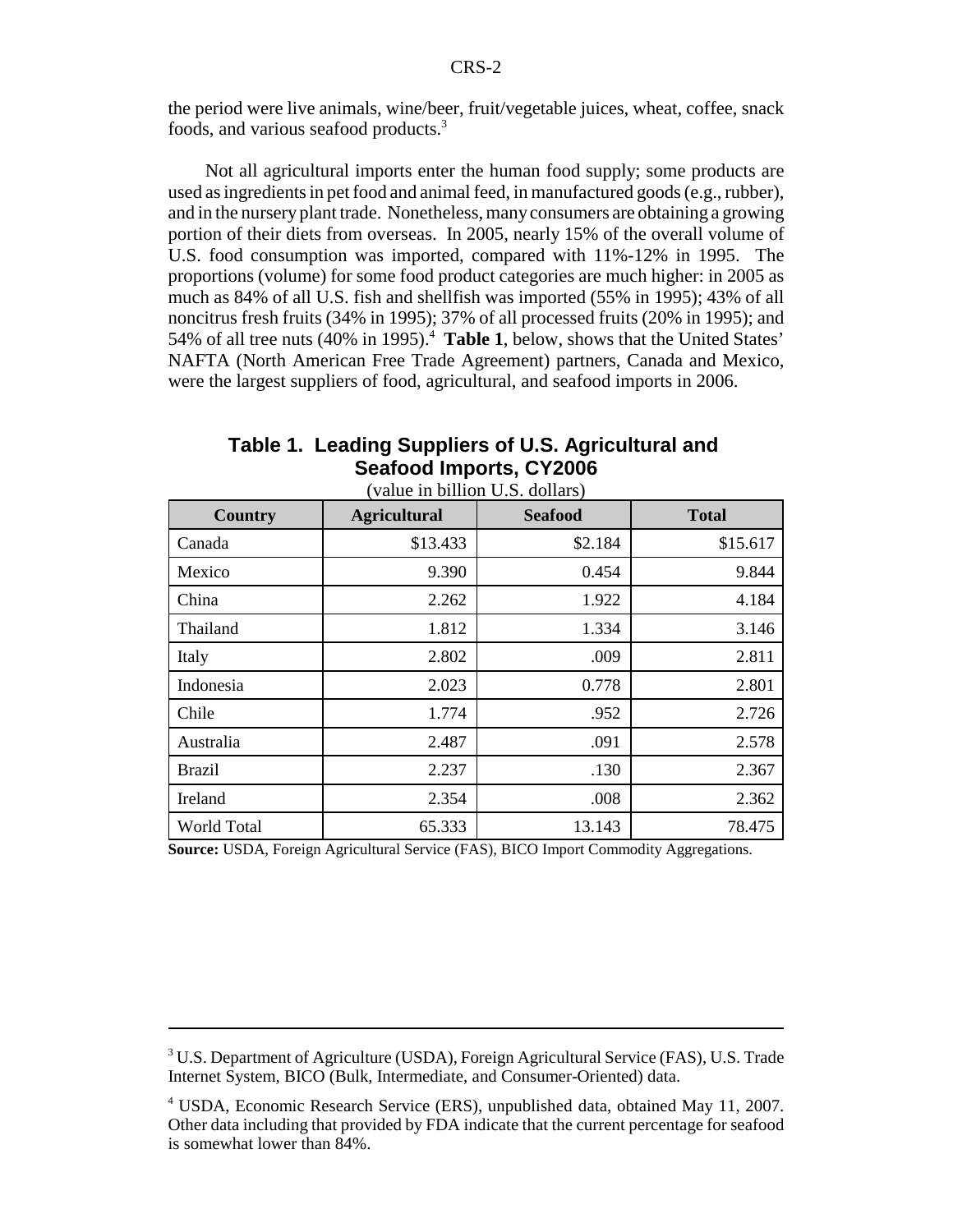## **Federal Oversight Responsibilities**

Two federal agencies — USDA's Food Safety and Inspection Service (FSIS) and the U.S. Department of Health and Human Services' Food and Drug Administration (FDA) — are responsible for the majority of the total funding and staffing of the government's food regulatory system. For imports, FSIS relies on a very different regulatory system than FDA, including a differing approach to addressing equivalence, as described below.

Also important are USDA's Animal and Plant Health Inspection Service (APHIS), which is responsible for protecting plant and animal resources from domestic and foreign pests and diseases, and the Department of Homeland Security (DHS), which is responsible for coordinating agencies' food security activities, including border inspections by DHS's U.S. Customs and Border Protection (CBP).<sup>5</sup>

#### **FDA Role**

The FDA's food regulatory authority comes chiefly from the Federal Food, Drug, and Cosmetic Act (FFDCA), as amended (21 U.S.C. 301 *et seq*.).6 This authority makes the agency responsible for the safety of virtually all domestic and imported articles used for food and drink, except meat and poultry (see "FSIS Role," below); these include animal as well as human foods. FDA-regulated foods may be deemed adulterated or misbranded for a variety of statutorily prescribed reasons. For example, food may be deemed adulterated if it contains an added poisonous or deleterious substance or an unsafe food additive or if the food was prepared, packed, or held under insanitary conditions whereby it may have become contaminated or may have been rendered injurious to health.<sup>7</sup> Of a total of approximately 58,000 food establishments (such as manufacturers, warehouses, and shippers), FDA designates about 7,000 as "high risk," based on the types of foods they handle and/or past performance. In general, FDA attempts to conduct annual inspections of these facilities; non-high risk establishments are inspected, on average, once every 3.7 years.<sup>8</sup>

Section 801 of the FFDCA empowers the FDA to refuse entry to any food import if it "appears," based on a physical examination or otherwise, to be

<sup>&</sup>lt;sup>5</sup> In total, as many as 15 federal agencies administer at least 30 laws related to food safety. See also CRS Report RS22600, *The Federal Food Safety System: A Primer*.

<sup>&</sup>lt;sup>6</sup> Portions of this section and the following section are based on Olsson, Frank and Weeda, P.C., and The Food Institute, *Importing Food into the United States: A Regulatory Guide*, 2007. Data sources for this section, unless noted: Acheson, May 9, 2007, testimony, and House Appropriations Committee hearings on Agriculture Appropriations for various years.

 $7$  21 U.S.C. § 342(a)(2).

<sup>8</sup> All domestic and foreign food manufacturing facilities must adhere to FDA's Good Manufacturing Practices (21 C.F.R. part 110), which address safe handling and plant sanitation. Exempt are establishments such as farms engaged solely in harvesting, storing, or distributing raw agricultural commodities normally cleaned or otherwise treated before consumption.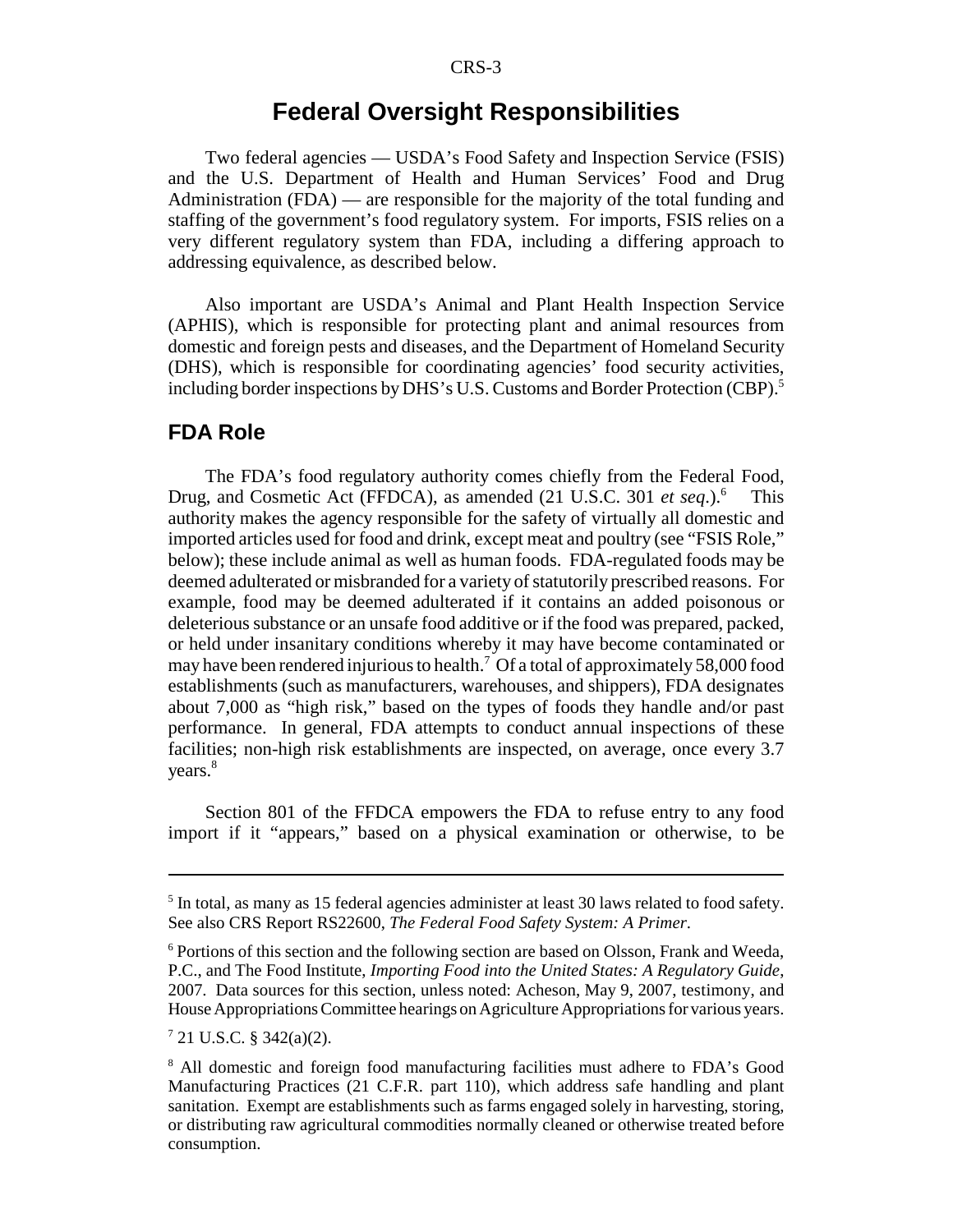adulterated, misbranded, or in violation of the law.<sup>9</sup> In exercising its oversight, the agency relies on a system of prior notifications by importers and document reviews at points of entry (ports). Importers must have an entry bond and file a notification for every shipment. Import information is entered into FDA's database, the Operational and Administrative System for Import Support (OASIS). This system is to help inspectors to determine a shipment's relative risk and whether it needs closer scrutiny (i.e., a wharf or physical examination, and/or testing). FDA inspectors are to work closely with CBP officials on these tasks.<sup>10</sup>

If closer examination is not deemed necessary, FDA allows the product to enter U.S. commerce. A shipment found to be noncompliant is subject to a number of corrective actions, such as relabeling or reconditioning to bring it into compliance, refused entry, or even seizure and destruction. Sometimes, the agency subjects an import to "detention without physical examination,"11 based on past history or other information indicating that it may be violative. Such detention compels the importer to demonstrate to FDA that the product is safe before it can enter U.S. commerce. Examples in 2007 were the detention of all Chinese plant protein products (including wheat gluten and rice gluten, destined for pet foods) after some were found to contain melamine, an unapproved substance; and of all farm-raised seafood from China (specifically, shrimp, catfish, basa, dace, and eel) until the shippers of these products could demonstrate that they are free of unapproved drug residues.

The volume of FDA-regulated imports has more than tripled in the past decade. The agency received more than 10 million imported food entries in FY2006 compared with fewer than 2.8 million entries in FY1996. Approximately 1% of these shipments were physically examined in FY2006, compared with 1.7% in FY1996.

FDA's ability to operate within other countries appears to be limited. FDA can and does periodically visit foreign facilities to inspect their operations, but usually in response to a concern and only with the permission of the foreign government. Further, FDA asserts that it lacks the staff and funding to increase its presence overseas, regardless of whether it might have the legal authority to do so.<sup>12</sup> FDA's Center for Food Safety and Applied Nutrition (CFSAN) had a budget of \$450 million

 $12$  An FDA website notes that "[f]ull equity in foreign inspections is far beyond the resources of FDA." Accessed May 15, 2007, at [http://www.cfsan.fda.gov/~comm/intl-toc.html].

<sup>&</sup>lt;sup>9</sup> 21 U.S.C. § 381(a); see also [http://www.fda.gov/ora/compliance\_ref/rpm\_new2/ch9auto. html].

<sup>&</sup>lt;sup>10</sup> The Public Health Security and Bioterrorism Preparedness and Response Act of 2002 (P.L. 107-188) greatly expands the prior notification requirements for FDA-regulated imported foods. It also now requires any imported or domestic facility that manufactures, processes, packs, or holds food for U.S. consumption to register with the FDA; farms and retail establishments are among those exempted. Further, the act requires records sufficient to identify the immediate supplier as well as the subsequent recipient of the product, among other provisions.

 $<sup>11</sup>$  FDA's authority to detain without physically inspecting an article derives from 21 U.S.C.</sup> § 381(a), which states that FDA must refuse admission of certain imports into the United States "[i]f it appears from the examination of such samples *or otherwise*" that such samples are adulterated, misbranded, or otherwise in violation of the law (emphasis added).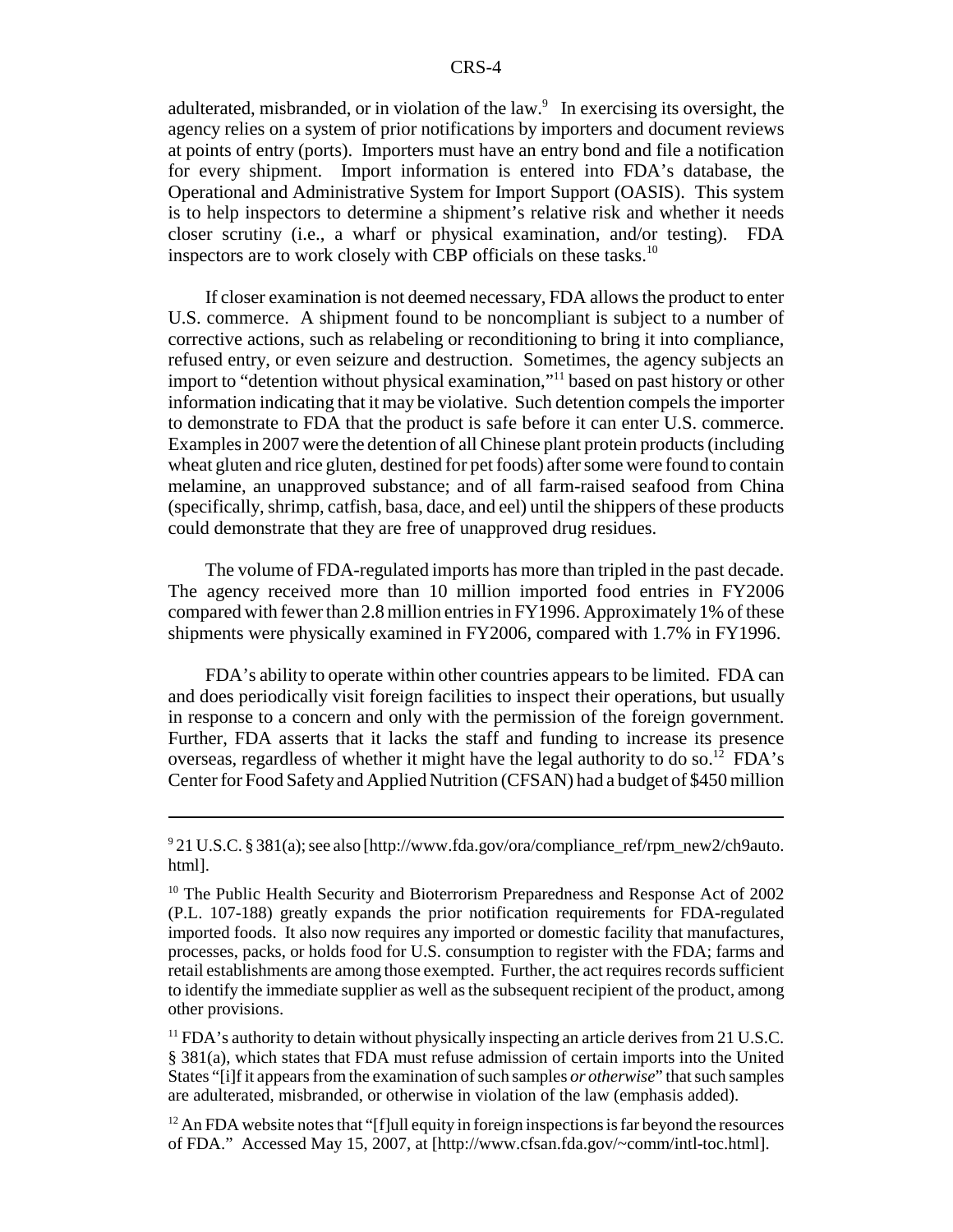and staff of 2,843 (full-time equivalent or FTE) in FY2006, of which \$285 million and 1,962 FTEs were in the field. $^{13}$ 

In a hearing before the House Agriculture Committee, FDA's chief food officer, David Acheson, testified that the agency theoretically has the authority to require equivalency for imports but that FDA's situation is significantly more complex than USDA's (the latter regulates fewer types of food products; see below). An equivalence-type approach is one possible option for the future, he added.<sup>14</sup> At various hearings and media briefings, FDA officials have stated that the agency is reviewing all aspects of the U.S. food safety system including imports, and intends to complete a food protection strategy by mid-November 2007. This time frame also is when the President's cabinet-level working group is to release its "action plan" aimed at enhancing import safety for all imported foods, drugs and other consumer products. The working group unveiled in September 2007 a "strategic plan" which broadly recommends that safety oversight be shifted from border interdiction to riskbased prevention activities throughout the "import life cycle" of products.<sup>15</sup>

CFSAN has stated on its website that it is "aggressively pursuing both informal and formal agreements with foreign government counterpart officials including Memoranda of Understanding for mutual recognition of equivalence of regulatory systems." Another FDA website lists more than 90 "International Arrangements" with approximately 30 separate foreign entities, of which 36 appear to be directly food-related. Roughly a third of these address aspects of shellfish or other seafood safety.<sup>16</sup>

## **FSIS Role**

FSIS regulates the safety and labeling of most domestic and imported meat and poultry, under the Federal Meat Inspection Act (FMIA) as amended (21 U.S.C. 601 et seq.) and the Poultry Products Inspection Act (PPIA) as amended (21 U.S.C. 451

<sup>&</sup>lt;sup>13</sup> Although a further breakdown of field staff involved with imported foods was not immediately available, witnesses have testified that 450 inspectors cover between 300 and 400 ports of entry. The hearings were held before subcommittees of the House Committee on Energy and Commerce, July 17 and September 26, 2007. (Other congressional panels, including the House Appropriations subcommittee on agriculture, also have held food import hearings in 2007.)

<sup>14 &</sup>quot;Officials defend federal response to melamine contamination," *Food Chemical News*, May 14, 2007. GAO, however, had suggested in 1998 that border inspections alone were ineffective, but that FDA lacks the authority to mandate equivalency (RCED-98-103, *Food Safety: Federal Efforts to Ensure the Safety of Imported Foods Are Inconsistent and Unreliable*, April 1998).

<sup>15</sup> Interagency Working Group on Import Safety, *Protecting American Consumers Every Step of the Way: A strategic framework for continued improvement in import safety*, September 10, 2007, accessed at [http://www.importsafety.gov/report/report.pdf]. Also see the September 26, 2007, testimony of Randall Lutter, FDA Deputy Commissioner for Policy before the House Energy and Commerce Subcommittee on Health.

<sup>&</sup>lt;sup>16</sup> Both websites accessed at  $[http://www.cfsan.fda.gov/~comm/int1-to.c.html].$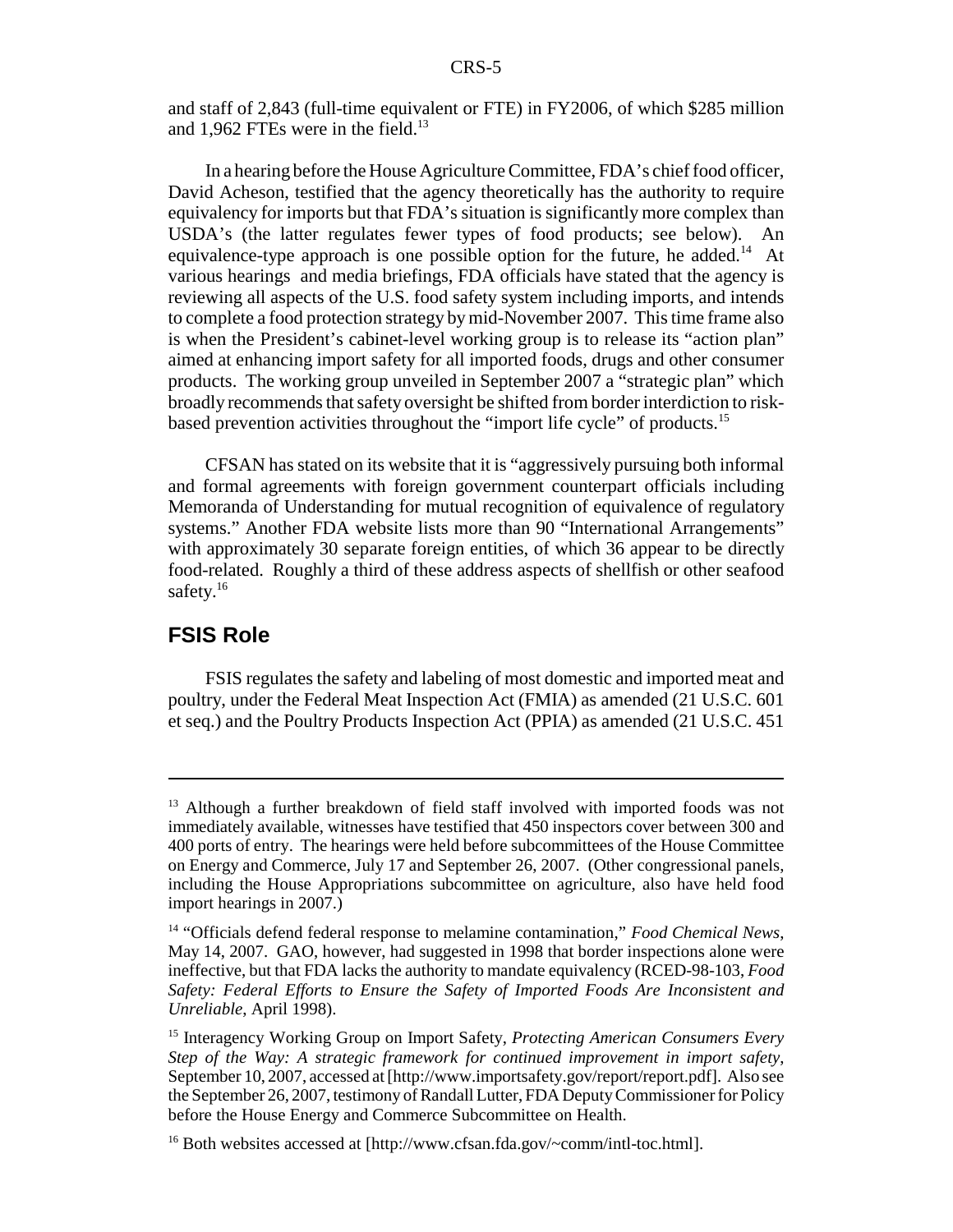et seq.).<sup>17</sup> Inspectors are to be present at all times in slaughter plants and for at least part of each day in establishments that further process meat and poultry products. They are to examine all animals destined for human food both before and after slaughter, and to ensure that plants are operating in a sanitary manner, under an FSISapproved safety plan.

Under Section 20 of the FMIA and Section 466 of the PPIA, FSIS also is responsible for determining the equivalence of other countries' meat and poultry safeguards. A foreign plant cannot ship products to the United States unless FSIS has determined that its country has a program that provides a level of protection that is at least equivalent to the U.S. system.18 FSIS visits the exporting country to review its rules and regulations, meets with foreign officials, and accompanies them on visits to establishments. When a foreign program is approved, FSIS relies on that government to certify eligibility of, and to inspect, the establishments. FSIS periodically reviews foreign government documents and conducts on-site audits at least annually to verify continuing equivalence.

In addition, FSIS operates a reinspection program at 150 import houses located near approximately 35 border entry points. Agency inspectors review all import records, aided by a computerized sampling program, the Automated Import Information System (AIIS). This system generates inspectors' actual examination assignments based on what the agency believes to be the relative risks of particular product types and/or countries. It also can identify shipments that are to be denied reinspection because, for example, the foreign country or particular plant is not eligible to ship to the United States, or the product has not been certified to enter. Inspectors next are responsible for ensuring that all other imports are in acceptable condition, properly labeled, and accurately counted. This can include opening and physically examining boxes for physical defects, and collecting samples for laboratory testing for contaminants. FSIS can take a number of actions when violative products are found. Products that pass are released into interstate commerce; most are bulk products for further processing at U.S. plants, which are under continuous FSIS inspection.<sup>19</sup>

Meat and poultry imports have increased significantly, from nearly 2.3 billion pounds presented for inspection in FY1996 to 3.9 billion pounds in FY2006. FSIS has estimated that it physically examined approximately 20% of all such imports in FY1996, compared with approximately 10% in more recent years (after implementation of the AIIS in the early 2000s).

 $17$  FSIS inspects the major red meat and poultry species and their products, while FDA has jurisdiction over all meat and poultry not inspected by FSIS. The agencies share responsibility for egg safety, under the Egg Products Inspection Act, as amended (21 U.S.C. § 1031 *et seq*.). FSIS covers processed egg products; FDA covers most whole eggs.

<sup>&</sup>lt;sup>18</sup> A list of the 38 current agreements can be accessed on the FSIS website at [http://www.fsis.usda.gov/regulations\_%26\_policies/Eligible\_Foreign\_Establishments/ index.asp].

<sup>19</sup> See CRS Report RL32922, *Meat and Poultry Inspection: Background and Selected Issues*, by Geoffrey S. Becker.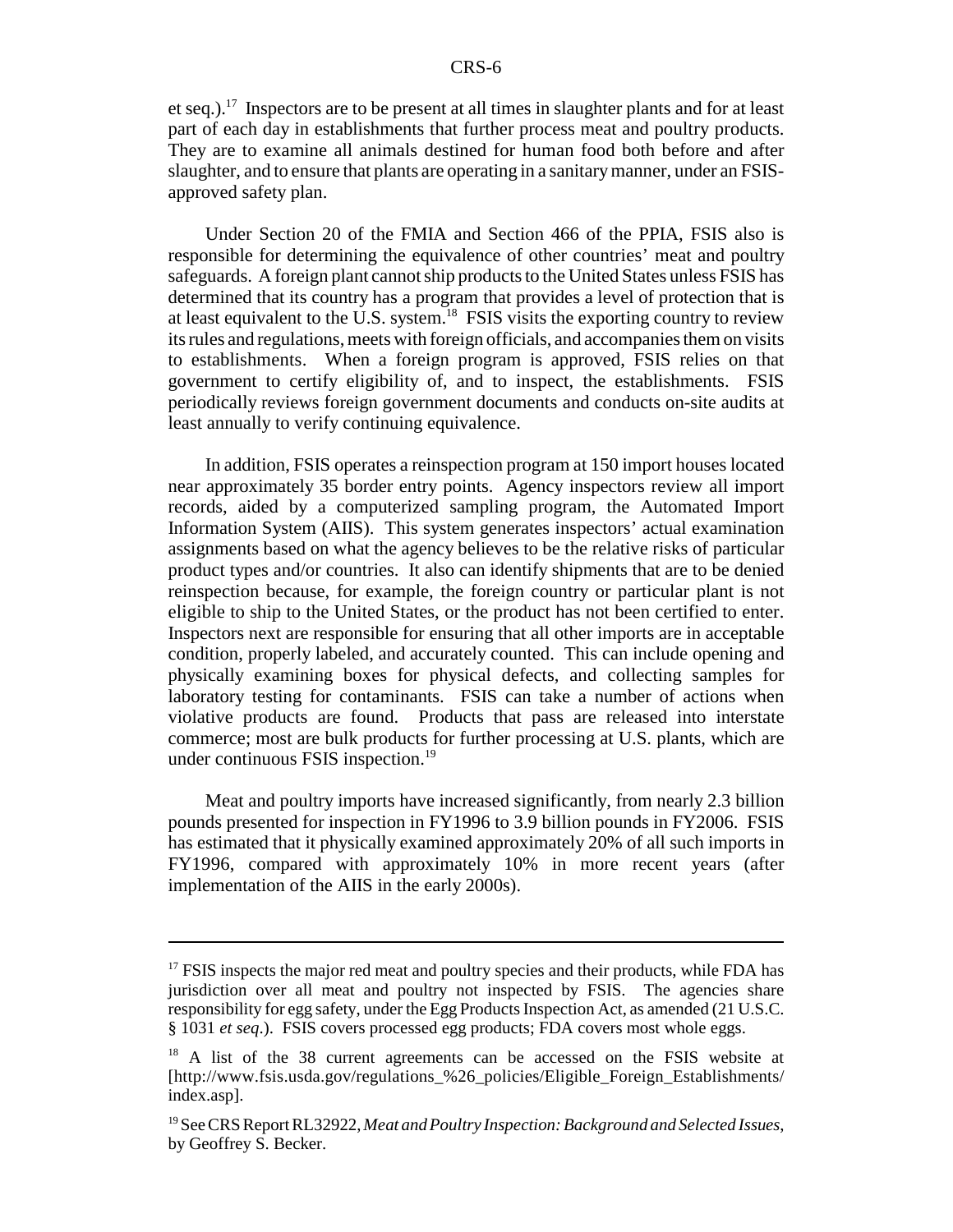In FY2006, FSIS had a total budget of approximately \$950 million (appropriated and user fees) and a staff of 9,400, of which 8,000 were in about 6,300 meat and poultry plants nationwide. The agency's international food safety budget that year was \$19.355 million, of which \$11.75 million went for border reinspections. Other portions were devoted to evaluating foreign programs and to facilitating U.S. exports. The total international staff numbered 165, although a significant number were assigned to non-border duties.<sup>20</sup>

## **APHIS Role**

Most meat and poultry imports also must be accompanied by a veterinary permit, which APHIS administers under authority of the Animal Health Protection Act (AHPA; 7 U.S.C. 8301 *et seq*.). Under the Plant Protection Act (7 U.S.C. 7701 *et seq*.), APHIS also requires phytosanitary certificates for many plants and plant product imports, and more detailed import permits for most foreign fruits and vegetables. Both laws are intended to ensure that imports are free of foreign diseases or pests that would threaten U.S. animal or plant resources. APHIS's border inspection function was transferred to DHS by the Homeland Security Act of 2002 (P.L. 107-296).

## **International Trade Considerations**

U.S. food safety programs operate within the basic constraints of internationally accepted trade rules. Any newly adopted measures, such as those discussed below, under "Issues in Congress," would likely be closely scrutinized by U.S. trading partners for their adherence to such agreements. More specifically, the United States is a signatory to multilateral trade rules which allow governments to adopt, unilaterally, any measures to protect human, animal, or plant life or health. In doing so, however, they are not to be discriminatory or used as disguised protectionism.

This principle was clarified in 1994 when most major trading nations including the United States adopted, along with other so-called Uruguay Round Agreements, the "Agreement on the Application of Sanitary and Phytosanitary (SPS) Measures." This document sets out the basic rules for ensuring that each country's food safety and animal and plant health laws and regulations are transparent, scientifically defensible, and fair. The United States also has signed, or is negotiating, numerous regional and bilateral free trade agreements (FTAs) that may contain SPS language. (Such language in most of the FTAs generally reference the signing parties' rights and obligations under the multilateral SPS agreement.)

The United States also participates actively in the three major international scientific bodies designated by the WTO to deal with SPS matters. One, the Codex Alimentarius Commission focuses on human food safety. (The others are the Office of International Epizootics (OIE) for animal health and diseases, and the International Plant Protection Convention (IPPC) for plant health.) These bodies meet often to discuss threats to human and agricultural health, evaluate SPS-related disputes, and

 $20$  House Appropriations Committee hearings on agriculture appropriations for various years.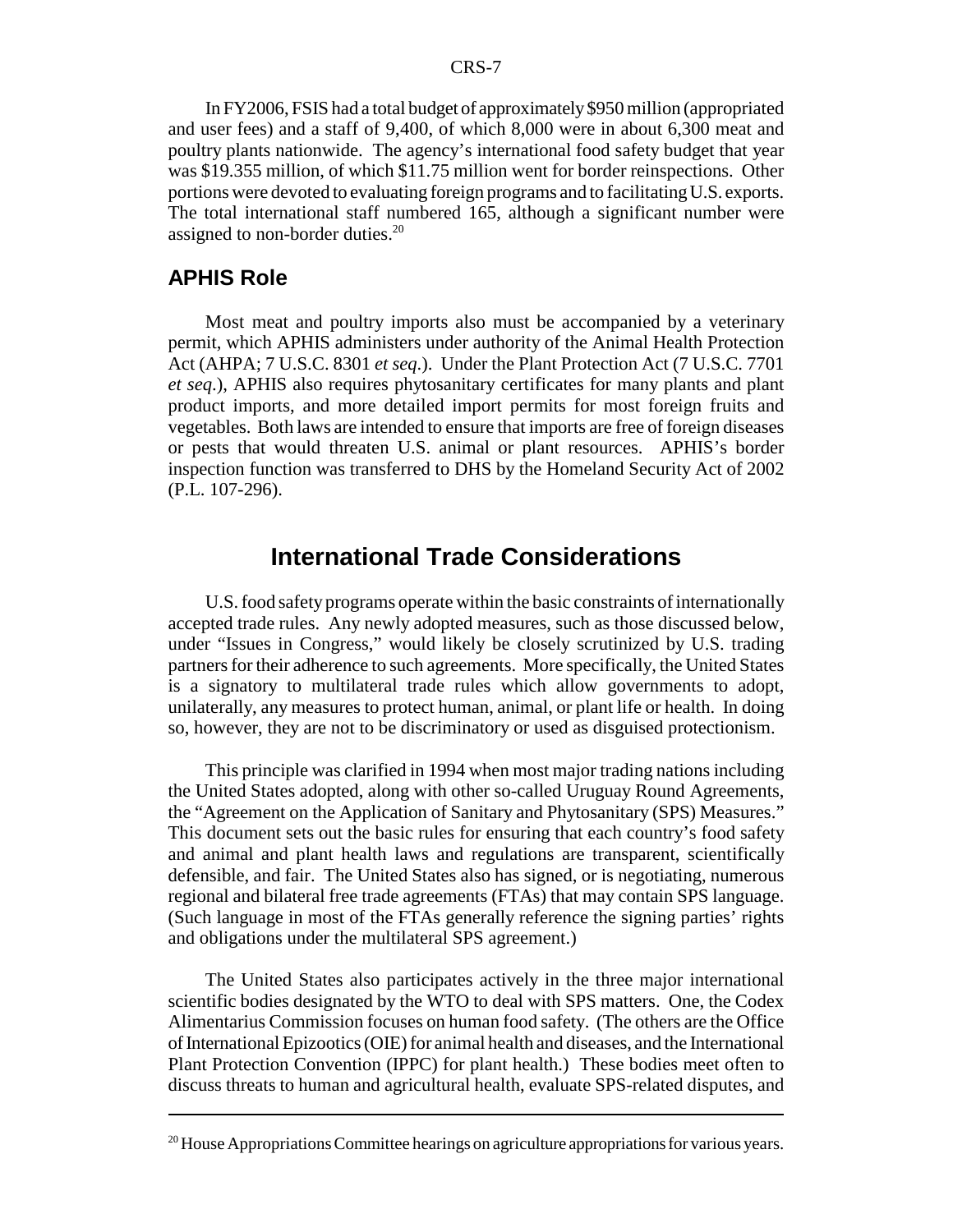develop common, scientifically based SPS standards. Such standards can provide guidance for countries formulating their own national SPS measures and help resolve trade disputes.

Although U.S. and World Trade Organization (WTO) officials frequently cite the benefits of SPS cooperation under trade agreements, some, among them food safety and environmental advocacy organizations, have been skeptical. They have argued that implementation of the agreements can result in "downward harmonization" rather than upgraded health and safety standards. Defenders counter that trade rules explicitly recognize the right of individual nations to enact stronger protections than international guidelines if they believe they are appropriate and are justified by scientific risk assessment. $^{21}$ 

# **FDA Import Refusals**

## **Overview and Limitations of Analysis**

Using the OASIS data (see page 4), the FDA compiles a monthly "Import Refusal Report" for food shipments that it rejects. Such products have to be either re-exported or destroyed by the importer. The agency posts these monthly refusal reports on its website, but only for the most recent 12 months (i.e., only one year's worth of refusals).<sup>22</sup> The refusals for each month can be searched by country or by product category, but not by both at the same time. CRS examined the data for the one-year period from May 2006 through April 2007, and the months were not aggregated into annual figures.

For each line (shipment), the system provides the name of the source company and the reason for refusal. As noted earlier, the size of each shipment in the OASIS database varies. Therefore, it is not possible to calculate the volumes of products being rejected, either as an absolute quantity or as a proportion of total imports. Also, the types or categories of imports do not necessarily correspond to the categories reported through the USDA trade databases (see **Table 1**, above).

Mindful of these caveats, CRS prepared a tabulation of the refusals, focusing on nearly 40 categories of FDA-regulated food and food-related products.<sup>23</sup> For the oneyear period available at the time of this CRS tabulation (May 2006-April 2007), FDA logged a total of approximately 8,200 refusals. Of these, the leaders were Mexico with nearly 1,300, India with more than 1,100, and China with more than 700 (see **Table 2**). $^{24}$ 

<sup>21</sup> These arguments are covered in more detail in CRS Report RL33472, *Sanitary and Phytosanitary (SPS) Concerns in Agricultural Trade*, by Geoffrey S. Becker.

<sup>&</sup>lt;sup>22</sup> FDA website, accessed May 31, 2007, at  $[http://www.fda.gov/ora/oasis/ora-oasis-ref.$ html].

<sup>&</sup>lt;sup>23</sup> Also listed in the OASIS refusal reports, but not examined here, are other FDA-regulated products, e.g., human and animal drugs, medical devices, and vitamins.

<sup>&</sup>lt;sup>24</sup> *The New York Times* reportedly compiled a more recent 12-month tabulation (July 2006) (continued...)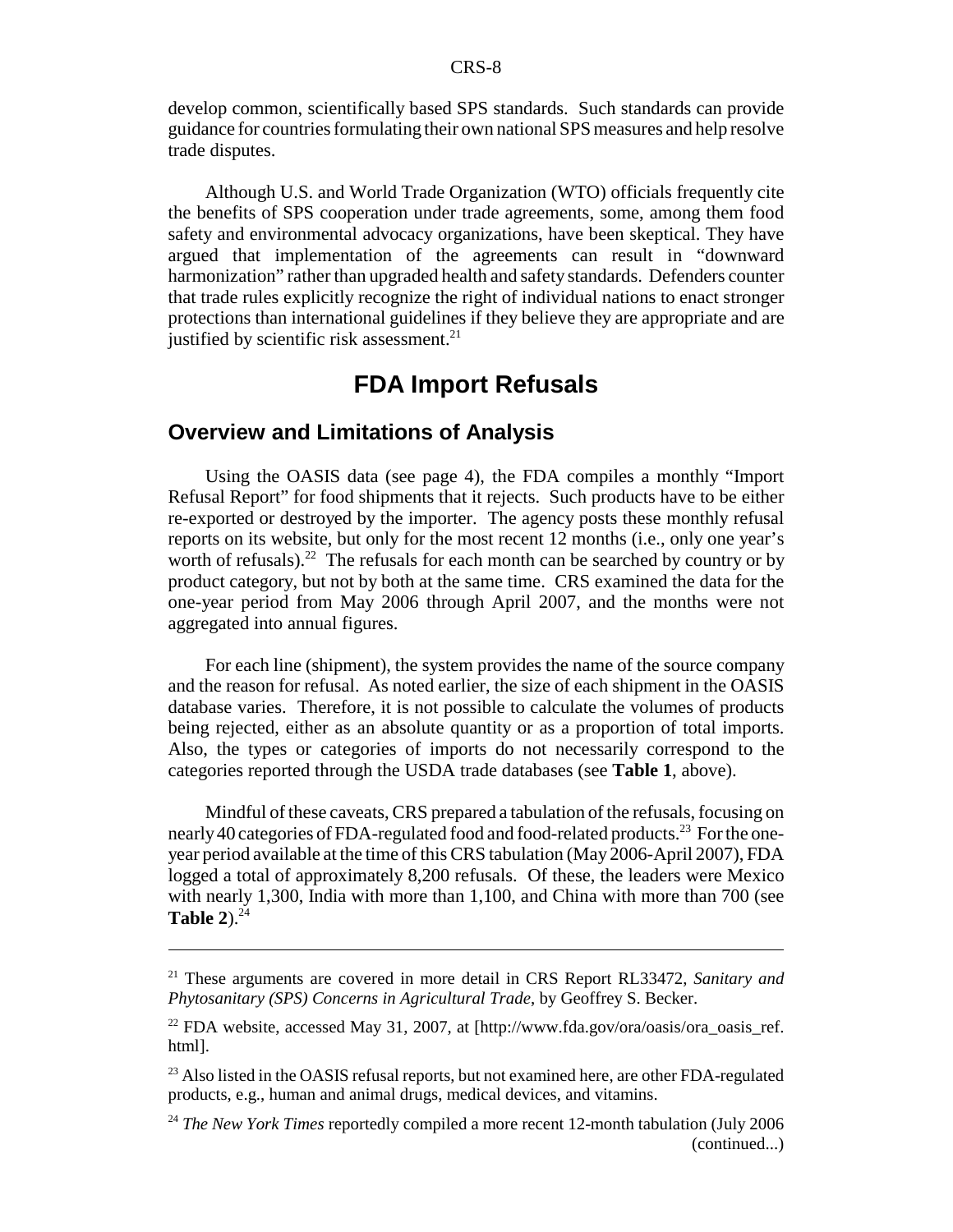| Argentina              | 59  | $-00001$ . The set of $-0.000$<br>Guatemala | 97    | Peru                | 39  |
|------------------------|-----|---------------------------------------------|-------|---------------------|-----|
| Australia              | 34  | Honduras                                    | 113   | Philippines         | 153 |
| Bangladesh             | 54  | Hong Kong                                   | 52    | Poland              | 76  |
| <b>Brazil</b>          | 123 | India $(2)$                                 | 1,109 | Russia              | 26  |
| Canada                 | 193 | Indonesia $(5)$                             | 334   | South Africa        | 42  |
| Chile                  | 35  | Iran                                        | 26    | Spain               | 75  |
| China $(3)$            | 720 | Italy $(8)$                                 | 228   | Sri Lanka           | 72  |
| Colombia               | 45  | Jamaica                                     | 36    | Syria               | 70  |
| Costa Rica             | 35  | Japan $(7)$                                 | 295   | Taiwan              | 165 |
| Dominican Republic (4) | 593 | Korea (South)                               | 111   | Thailand (9)        | 218 |
| Ecuador                | 56  | Lebanon                                     | 26    | Turkey              | 81  |
| Egypt                  | 47  | Malaysia                                    | 35    | Ukraine             | 25  |
| El Salvador            | 25  | Mexico $(1)$                                | 1,271 | United Kingdom (10) | 206 |
| France                 | 178 | Netherlands                                 | 54    | Vietnam $(6)$       | 335 |
| Ghana                  | 49  | Pakistan                                    | 140   |                     |     |

## **Table 2. Number of Food Import Refusals by Country, May 2006-April 2007**

**Source:** FDA Import Refusal Reports for OASIS. See text for caveats on use of data. Countries with fewer than 25 refusals are omitted here.

Note: Numbers in parentheses indicate top ten countries by rank of number of import refusals.

It is important to note that a higher relative number does not necessarily indicate that one country's products are less safe, or its food safety system less rigorous than that of another country. The country simply might be a more important source of U.S. agricultural and/or seafood imports. On the other hand, Canada, which imports much more to the United States than any other country, had far fewer refusals than either Mexico or China, the second and third most important U.S. importers in dollar value. India had the second highest number of refusals, even though it is not among the top 10 foreign sources of food, agricultural, and seafood products for the United States<sup>25</sup>

Because of technical problems with OASIS at the time **Table 2** was prepared, FDA officials said they could not immediately respond in detail to CRS questions about the database that might have shed additional light on the significance, if any, of the numbers in the table. For example, the information published on the FDA website does not include the overall number of shipments. Thus, CRS could not

 $24$  (...continued)

to June 2007), which indicated that refusals were higher during the period: 1,763 for India, 1,480 for Mexico and 1,368 for China. See "China Not Sole Source of Dubious Food," *New York Times*, July 12, 2007.

<sup>&</sup>lt;sup>25</sup> Nonetheless, India's exports to the United States were valued at a significant \$1.4 billion in calendar 2006.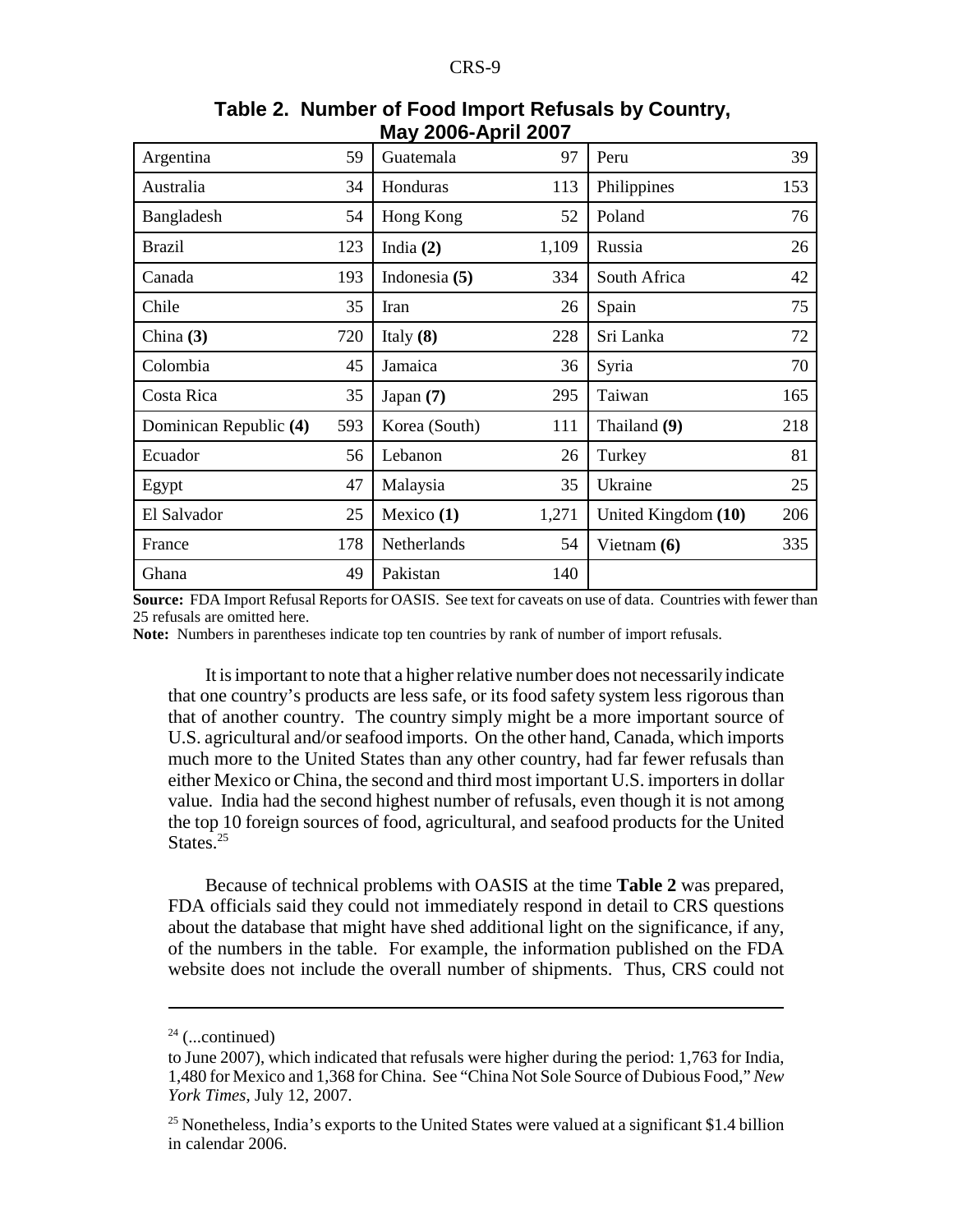#### CRS-10

calculate for this report the percentage of overall shipments that had been refused for a given month, country, or product. However, FDA did receive a total of nearly 15 million import shipments of all types of FDA-regulated products, including but not limited to foods, during FY2006, or an average of approximately 1.25 million shipments per month. $^{26}$ 

Reviewing refusals by industry, vegetables/vegetable products and seafood products appear to have been the most frequently refused products (at approximately 1,700 shipments from all countries for each of these two product types). Fruits/fruit products from all countries accounted for nearly 900 refusals. Candy products accounted for nearly 600, and spices/flavors/salts for more than 500. Many fruit and vegetable product refusals originated in the Dominican Republic, Mexico, and several other Latin American and Caribbean nations; a frequently cited reason was pesticide contamination. Bacterial contamination (e.g., Salmonella) or filthy condition was cited numerous times.

Fish and shellfish were refused for a variety of reasons, often bacterial contamination, filthy condition, and/or veterinary drug residues. These products most frequently appear to have originated in Asian countries, not only China but also Vietnam, India, Bangladesh, and others. A 2007 report by Food and Water Watch analyzed the FDA OASIS refusals of seafood in more detail, and for all calendar years from 2002 to 2006. Among its findings were that more than 70% of all imported seafood products were processed. More than 20% of all seafood refusals were due to Salmonella, of which 40% were shrimp. It also observed that more seafood is being refused for veterinary drug residues.<sup>27</sup>

Many refusals of foods of all types also appear to be due to concerns about mislabeling, failure to register, or failure to document that the product complied with safe manufacturing practices (e.g., using a system of hazard analysis and critical control points, or HACCP, for low acid canned foods or seafoods).<sup>28</sup>

# **FSIS Import Refusals**

FSIS makes available through its website quarterly enforcement reports summarizing the actions it has taken to ensure that unsafe, unwholesome, and improperly labeled products do not reach consumers. **Table 3** shows the total volume of meat and poultry products presented for import reinspection and how much was refused entry into the country for several recent fiscal years approximately one-third of one percent of total shipments.

 $26$  FDA e-mail communication to CRS, June 6, 2007.

<sup>27</sup> Food and Water Watch, *Import Alert: Government Fails Consumers, Falls Short on Seafood Inspections*, May 2007. Accessed on the Internet on June 5, 2007, at [http://www. foodandwaterwatch.org/press/publications/reports/import-alert].

 $2<sup>8</sup>$  The FDA website defines each of these terms, which are among approximately 180 possible specific reasons for refusal.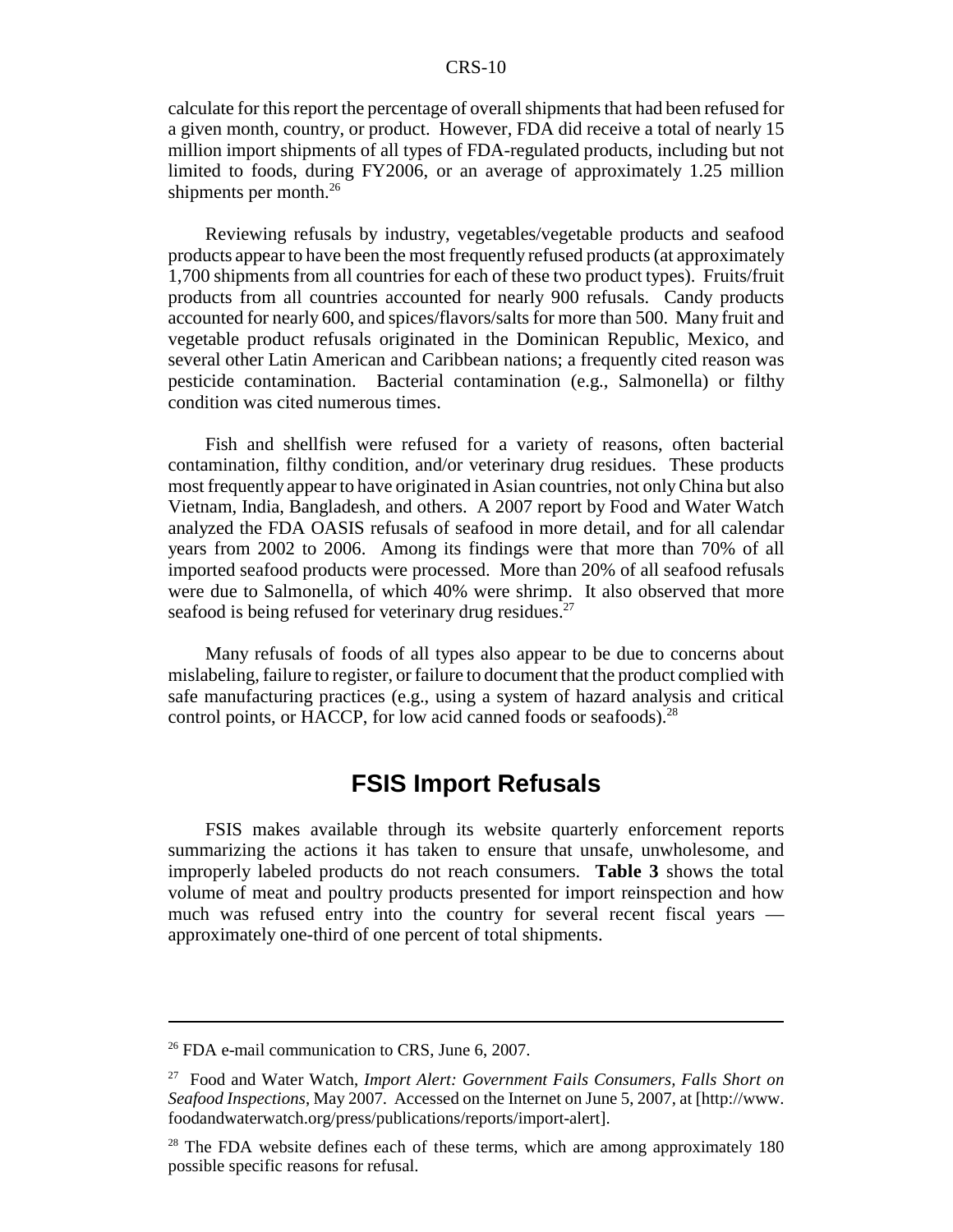| Table 3. Imported Meat and Poultry Products Presented for |
|-----------------------------------------------------------|
| <b>Inspection and Refused Entry, Selected Years</b>       |

| (thousands of pounds) |
|-----------------------|
|-----------------------|

| <b>Fiscal Year</b> | <b>Presented</b> | <b>Refused Entry</b> | <b>Pct. Refused</b> |
|--------------------|------------------|----------------------|---------------------|
| 2005               | 4,303,345        | 14,081               | 0.33                |
| 2006               | 3,888,188        | 12,312               | 0.32                |
| 2007 (9 months)    | 2,949,449        | 7,596                | 0.26                |

**Source:** USDA/FSIS, various *Quarterly Enforcement Reports*, accessed at [http://www. fsis.usda.gov/Regulations\_&\_Policies/Quarterly\_Enforcement\_Reports/].

**Note:** The figures are based on an entirely different database and inspection regimen than the figures for FDA in Table 2 and therefore are not comparable.

# **Issues in Congress**

U.S. food import safeguards drew renewed attention in 2007 when adulterated pet food ingredients imported from China sickened or killed an unknown number of dogs and cats and subsequently were found in some food animal feed, and after FDA flagged all farmed seafood from China over concerns about unapproved drug residues. One concern has been the adequacy of China's own safeguards and how the United States might encourage improvements. China's emergence as a world agricultural exporter reportedly has been hampered by difficulties in satisfying importing countries' SPS standards.<sup>29</sup>

 Others argue that China should not be singled out as the only source of concern. They assert that food imports from other countries also have potentially serious safety risks (see "FDA Import Refusals," above). Furthermore, they contend, domestic foods also can pose safety problems, as evidenced by recent outbreaks of illness linked to consumption of raw produce and by continuing recalls of meat and poultry products due to bacterial contamination. Nonetheless, many of the food safety bills offered in the  $110<sup>th</sup>$  Congress have focused on proposals to increase scrutiny of imported foods.<sup>30</sup>

## **Scope of Legislation**

As of October 1, 2007, nearly a dozen food safety bills were pending which contain provisions addressing some aspect of food import safety. One (H.R. 3580) has passed Congress; see below. Several of the pending bills focus almost exclusively on the import issue. Many of these bills propose that importing establishments, and/or the foreign countries in which they are located, first receive

<sup>&</sup>lt;sup>29</sup> Fengxia Dong and Helen H. Jensen, "Challenges for China's Agricultural Exports: Compliance with Sanitary and Phytosanitary Measures," *Choices*, 1<sup>st</sup> quarter 2007. See also CRS Report RL34080, *Food and Agricultural Imports from China*, by Geoffrey S. Becker.

<sup>30</sup> For a broader overview of the legislation see CRS Report RL34152, *Food Safety: Selected Issues and Bills in the*  $110^{th}$  *Congress*, by Geoffrey S. Becker.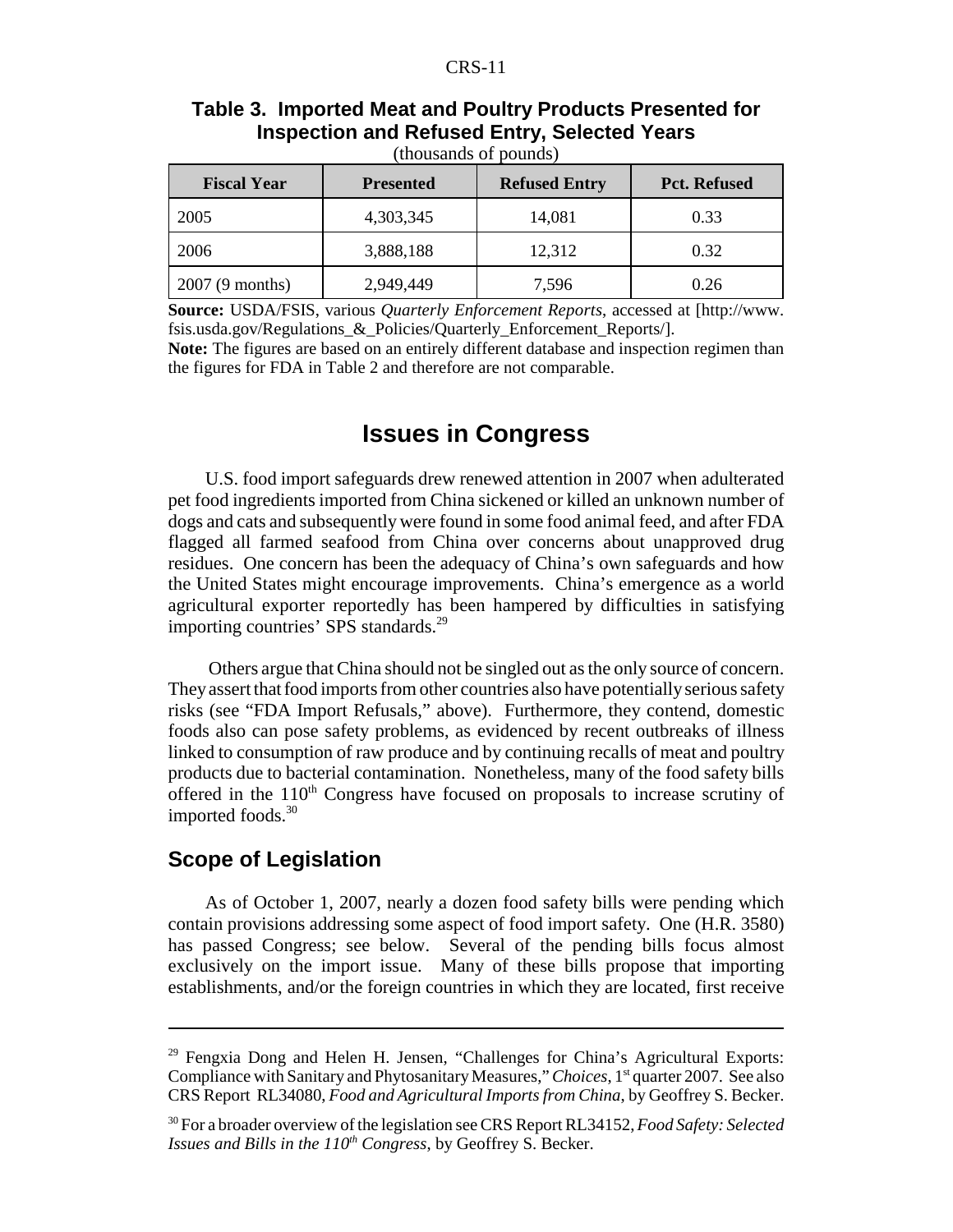formal certification from U.S. authorities that their food safety systems demonstrably provide at least the same level of safety assurances as the U.S. system. Under some of these bills, certification could be denied or revoked if foreign safeguards are found to be insufficient, unsafe imports are discovered, or foodborne illnesses are linked to such products.

A number of the bills also propose the collection of user fees from importers to cover the costs of inspecting foreign products at the borders. These and other bills seek to require more physical inspections and testing by FDA at the border or within other countries, to authorize more research into inspection and testing technologies, or to restrict imports to specific ports. Still other bills call for more extensive mandatory country of origin labeling (COOL), so that consumers can determine where food products originate.<sup>31</sup>

## **Food and Drug Administration Amendments Act of 2007 (H.R. 3580; P.L. 110-85)**

Section 1009 in the Food Safety title  $(X)$  of this new law requires an annual report to Congress on the number and amount of FDA-regulated food products imported by country and type of food, the number of inspectors and inspections performed, and aggregated data on inspection findings, including violations and enforcement actions. A similar food safety title (Title VI) was in the Senate-passed version (S. 1082), the Food and Drug Administration Revitalization Act. The House FDA bill (H.R. 2900) lacked the food safety title. H.R. 3580 was the measure which emerged from House-Senate negotiations and replaced the earlier versions. It was cleared by both the House and Senate and signed into law (P.L. 110-85) on September 27, 2007.<sup>32</sup>

## **Assured Food Safety Act of 2007 (H.R. 2997)**

Introduced in July 2007 by Representative Kaptur, H.R. 2997 would require USDA and FDA jointly to establish a program requiring all imported food items to be accompanied by a certificate of safety issued by the government of the exporting country. (The bill does not reference existing food safety authorities.) Items could be excepted if they were from a country that has not been the source of a contaminated food item involved in a health or safety recall in the preceding five years.

<sup>&</sup>lt;sup>31</sup> This report does not cover COOL proposals, although recent developments with food imports also have spurred calls for implementation of the (COOL) law for fresh meats, produce and peanuts, now scheduled to take effect on September 30, 2008, or for extension of such requirements to more types of currently uncovered products. See CRS Report 97-508, *Country-of-Origin Labeling for Foods*, by Geoffrey S. Becker.

<sup>&</sup>lt;sup>32</sup> See also CRS Report RL34102, *FDA Legislation in the 110<sup>th</sup> Congress: A Side-by-Side Comparison of S. 1082 and H.R. 2900*, by Erin D. Williams, Susan Thaul, Sarah A. Lister, Donna V. Porter, and C. Stephen Redhead. Also see CRS Report RL34089, *FDA Legislation in the 110th Congress: A Guide to S. 1082 and H.R. 2900*, by Erin D. Williams, Susan Thaul, and Donna V. Porter.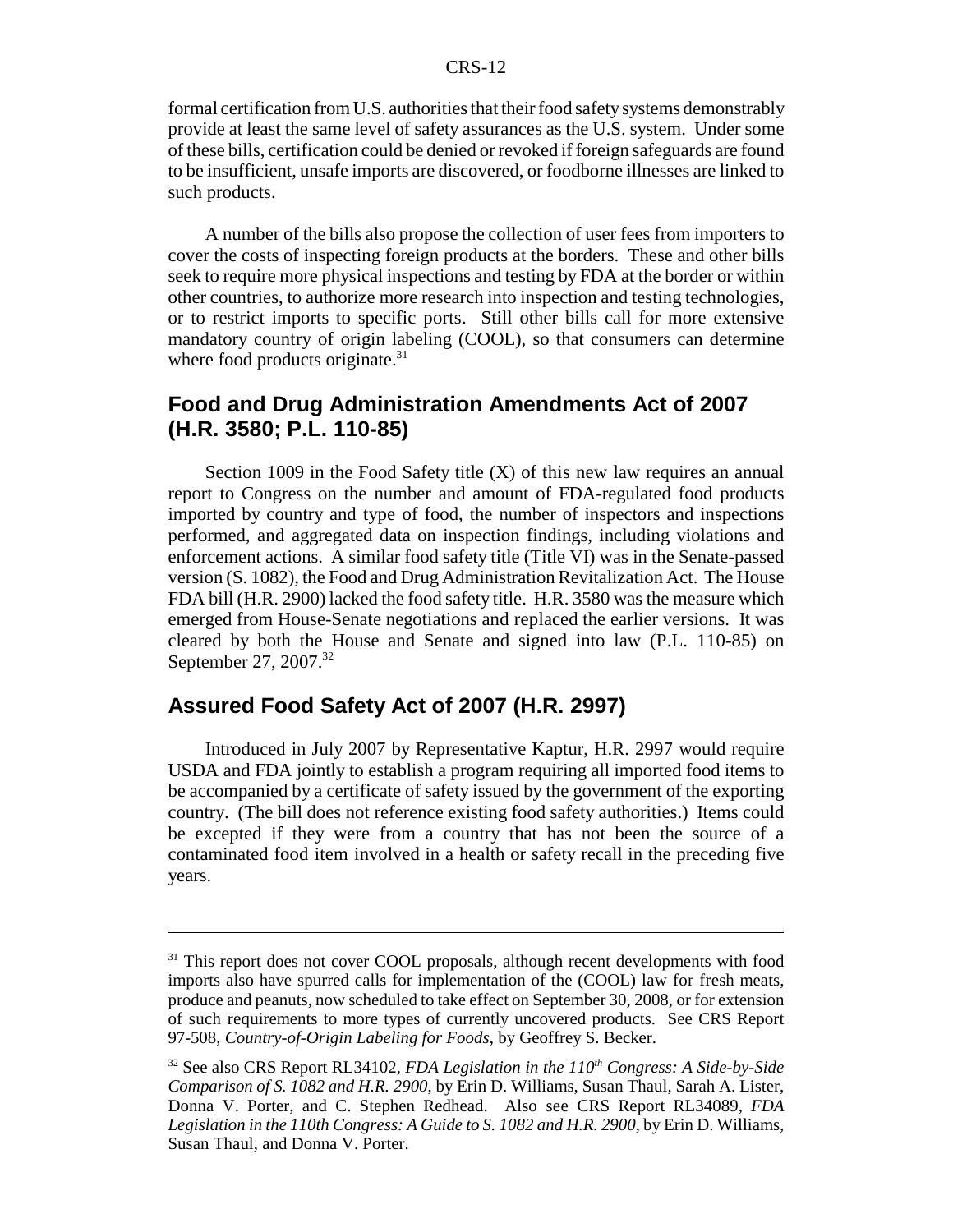#### CRS-13

If a certified item is found to be unsafe, imports would be prohibited until U.S. officials receive an opportunity to inspect the production facility to assess whether corrections have been made, and determine that the country has taken adequate corrective actions. Another provision would require USDA and FDA to prepare a report on, and implement, the minimum amount of inspection necessary to assure the safety of imports.

A key provision in the bill would require the collection of user fees to defray the increased costs of such inspections, including the costs of hiring additional inspectors. The fees would be assessed beginning in FY2008 on each line item of food imported, up to \$20 per line (USDA and FDA would define the meaning of this). The bill also provides for fee adjustments, including for inflation.

#### **Imported Food Safety Act of 2007 (S. 1776)**

Also introduced in July 2007, S. 1776 by Senator Durbin is similar in intent to H.R. 2997. However, it amends the FFDCA and applies only to FDA-regulated food imports with regard to certifications and user fees. The bill would require HHS to establish a certification system within two years of enactment, which would apply to a foreign government or foreign food establishment seeking to import food to the United States. Before granting a certificate to a foreign government, HHS would have to review, audit, and certify that its food safety program is at least equivalent to the U.S. program. Before granting a certificate to a foreign establishment, HHS would have to certify, based on an onsite inspection, that the establishment has equivalent food safety programs and procedures.<sup>33</sup>

Certifications would be valid for no more than five years; HHS would be required to audit foreign governments and establishments at least every five years to determine their continued compliance. S. 1776 would authorize HHS to withdraw certification of a food if it is linked to an outbreak of a human illness, if the foreign program is no longer equivalent to the U.S. program, or if U.S. officials are not permitted to conduct an audit or investigation.

Like H.R. 2997, S. 1776 would set a user fee of up to \$20 per line item with adjustments for inflation, among other similarities. Unlike H.R. 2997, the Senate bill provides more detail on how the fees will be used. S. 1776 directs that not less than 50% be used for border inspections and not more than 50% be used for a newly authorized research program under the bill. Such research would focus on improved testing and sampling techniques to check for adulteration of imported foods.

#### **Safe Food Act of 2007 (H.R. 1148/S. 654)**

The primary thrust of these companion bills, introduced by Representative DeLauro and Senator Durbin in February 2007, is to consolidate federal food safety responsibilities under a new, independent Food Safety Administration (FSA).

<sup>&</sup>lt;sup>33</sup> Establishments generally are defined here as any place that processes, holds, or transports food or food ingredients, with the explicit exceptions of farms, and of restaurants and other retailers.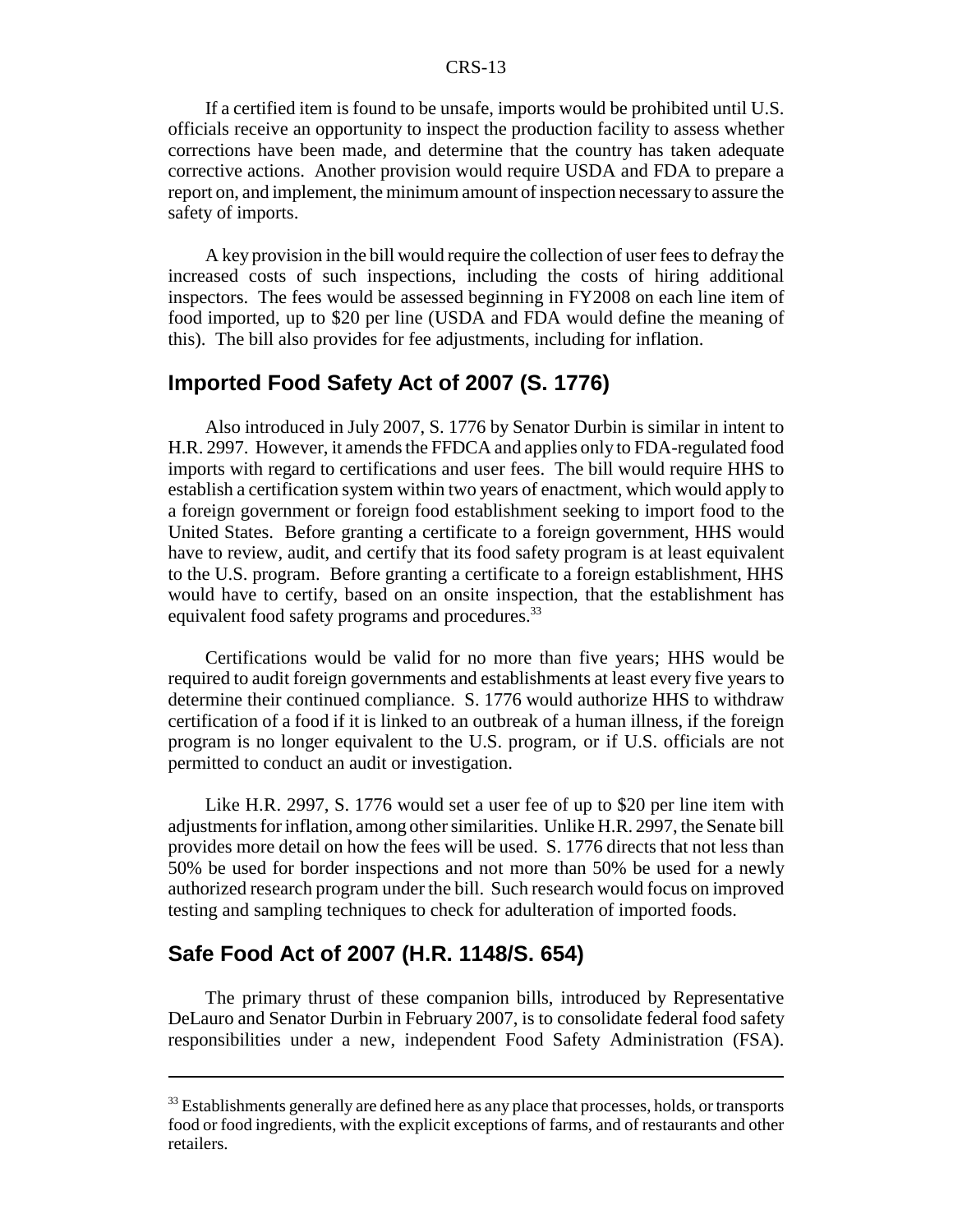Section 208 of the bills would require foreign governments or foreign establishments that want to export food to the United States to be certified by the new FSA. Such certification would be granted to a foreign government and/or establishment if it could demonstrate that its food safety programs are at least equivalent to the U.S. program; certification of a foreign establishment would have to be based on an onsite inspection. Certifications would be valid for no more than five years. Certification of a food establishment could be revoked any time if it is linked to a foodborne illness, if the country's or establishment's safeguards are found to be no longer equivalent, or if U.S. officials are refused permission to conduct an audit or investigation.

FSA also is to "routinely inspect" food and food animals via a physical examination before they enter the United States to ensure they are safe and properly labeled. Section 402 of the bills provides for holding a food at ports of entry for up to 24 hours if there is reason to believe it is unsafe or misbranded.

## **Human and Pet Food Safety Act of 2007 (H.R. 2108/S. 1274)**

Section 419 of these companion bills, introduced in May 2007 by Representative DeLauro and Senator Durbin respectively, contain certification and auditing requirements similar to those in S. 1776, including the five-year limit on approvals and a requirement to routinely inspect imports (see above). Another provision in H.R. 2108/S. 1274 would require importers to give HHS representatives access to inspection-related records.

#### **Import Safety Act of 2007 (H.R. 3100)**

 This bill was introduced in July 2007 by Representative Kirk. The measure would amend the FFDCA to significantly increase civil penalties for violations of the act and also would increase the authorization of appropriations for FDA inspection of imported processed foods (and toothpaste) by \$20 million annually through FY2012.

## **Food and Drug Import Safety Act of 2007 (H.R. 3610)**

Representative Dingell, Chairman of the House Energy and Commerce Committee, in August 2007 began circulating a "discussion draft" of his legislation to reform and fund food import inspections, among other provisions, most of which would be amendments to the FFDCA. The draft bill was introduced in September 2007 as H.R. 3610. It would require the collection of user fees on imported foods, beginning in FY2008. As in other proposed bills, the fees would be based on the number of entry lines of food, but HHS-FDA could set them as high as \$50 per line, with provisions for inflation adjustments. At least 90% of the fee revenue would have to be used to carry out import inspection activities, with priority on inspections at ports of entry and on detection of intentionally adulterated food. The funds also could be used to pay for FDA inspections overseas. Not more than 10% of the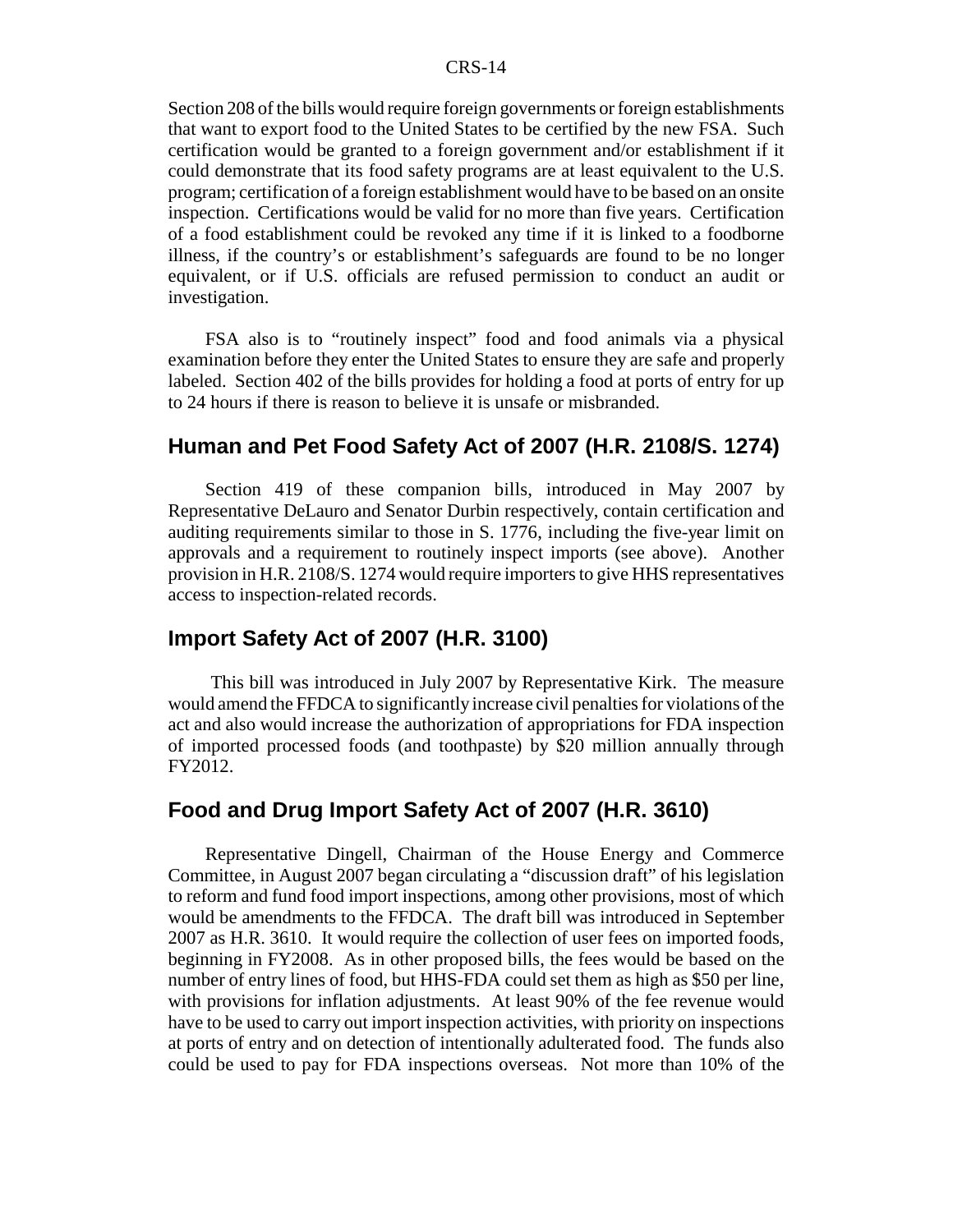revenue could be used for the bill's newly authorized research into testing techniques for use in import inspections.<sup>34</sup>

H.R. 3610 reiterates that all imported foods must meet the same standards as U.S.-produced foods; entry would be denied to foods even if they appear not to meet them. No foods would be permitted entry unless they are from a foreign facility holding a certificate issued by HHS, or are from a foreign country that has been certified by HHS as having food safety standards at least as protective as those in the United States. Failure to do so could result in revocation of the certificate. HHS would be charged with enforcing the provision through random inspections, sampling and testing.

Another proposed amendment would require HHS-FDA to restrict imports of all foods to ports of entry located in a metropolitan area that has an FDA laboratory capable of testing such foods, although waivers could be granted allowing other ports to be used if the food in question poses no increased likelihood of adverse health consequences. At a July 17, 2007 hearing before the House Energy and Commerce Subcommittee on Oversight and Investigations, the panel's investigators testified that FDA border inspectors currently had to cover 326 ports of entry, greatly straining the existing workforce. Another topic of the hearing was FDA's tentative decision to close a number of its 13 field testing laboratories, which many subcommittee members strongly criticized. H.R. 3610 would prohibit HHS from closing any of these laboratories, as well as any of the 20 FDA district offices.

The Dingell bill also would require labeling of all foods to identify the country of origin, with implementation details left to HHS; and require the department to establish a voluntary "Safe and Secure Food Importation Program" under which food importing companies could receive expedited movement of their products in exchange for abiding by HHS-developed food safety and security guidelines.

## **Consumer Food Safety Act of 2007 (H.R. 3624)**

H.R. 3624 was introduced in September 2007 by Representative Pallone. It would require the establishment, within two years, of a comprehensive import food safety system involving routine HHS inspections of foreign processing facilities and of imports at ports of entry. It authorizes (but does not appear to require) HHS to enter into an agreement with any foreign country desiring to export food to the United States, provided that HHS determines that the foreign food safety system provides at least the same level of protection. Any such agreement would have to: provide for a foreign system which ensures safe food that is not adulterated or misbranded under the FFDCA; enable HHS to undertake activities to verify that the foreign system has at least the same level of safety; and provide for reciprocity in the treatment of U.S. imports. HHS would have to certify the specific types of food products covered by the foreign safety system, and to review each foreign certification at least once every three years.

 $34$  H.R. 3610 also would implement a similar fee system for imported drugs.